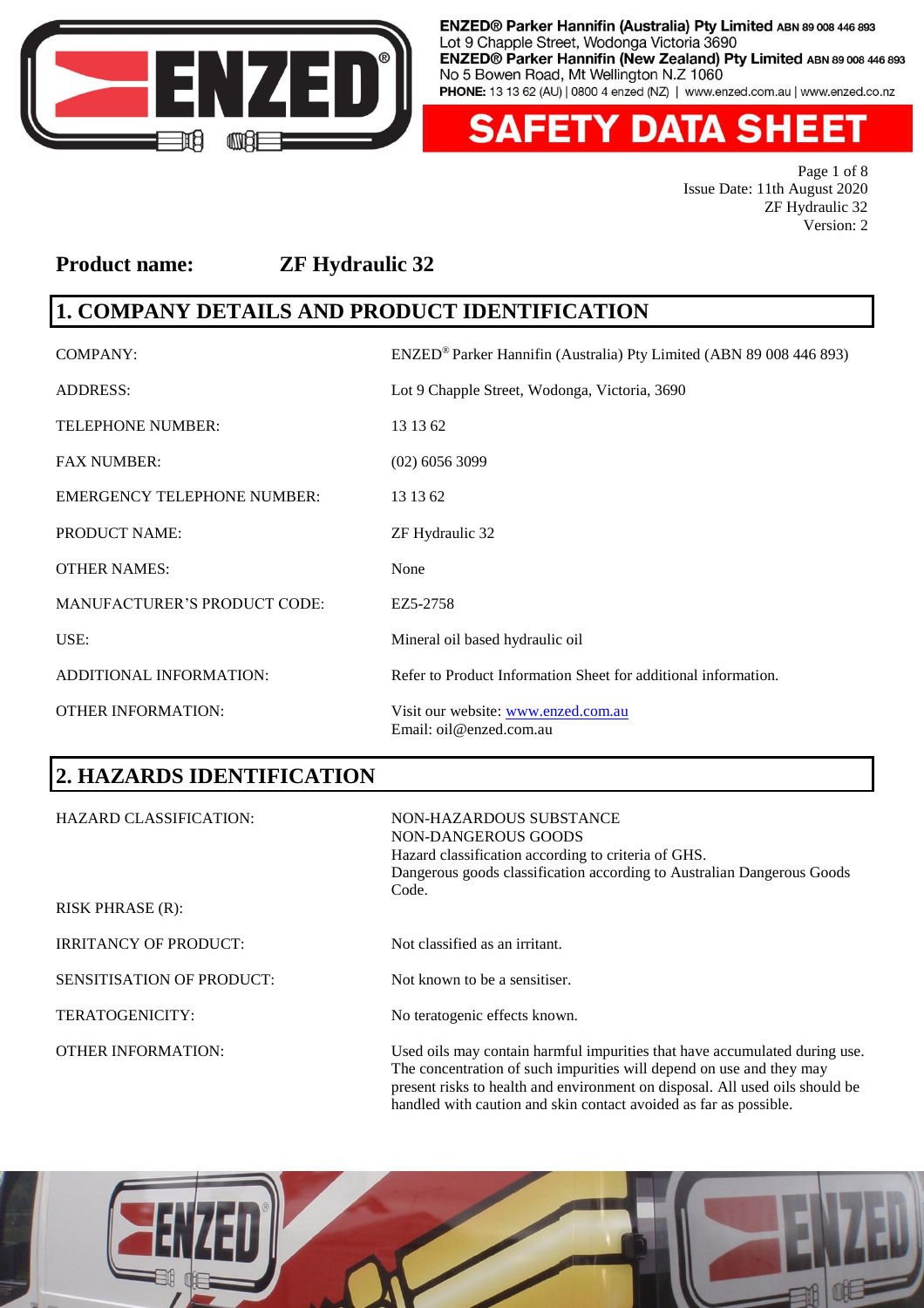

'Y DATA SH Ен

> Page 2 of 8 Issue Date: 11th August 2020 ZF Hydraulic 32 Version: 2

# **3. IDENTIFICATION / COMPOSITION OF INGREDIENTS**

CHEMICAL CHARACTERISTICS**:** Liquid

INGREDIENTS:-

CHEMICAL ENTITY: CAS No. PROPORTION Ingredients determined not to be hazardous Mixture To 100%

64742-65-0

OTHER INFORMATION: The petroleum oils in this product contain less than 3% DMSO extract as measured by IP 346 test method.

## **4. FIRST AID MEASURES**

| <b>HEALTH EFFECTS</b><br><b>SWALLOWED:</b> | If a large quantity is ingested seek immediate medical attention. Give water to drink. DO NOT<br>induce vomiting. If vomiting occurs get immediate medical attention due to aspiration into<br>lungs risk.                                                                                                                                                                                                                                                                                                                                |
|--------------------------------------------|-------------------------------------------------------------------------------------------------------------------------------------------------------------------------------------------------------------------------------------------------------------------------------------------------------------------------------------------------------------------------------------------------------------------------------------------------------------------------------------------------------------------------------------------|
| EYE:                                       | Immediately irrigate with copious amounts of water for at least 15 minutes. Eyelids to be held<br>open. In all cases of eye contamination it is a sensible precaution to seek medical advice.                                                                                                                                                                                                                                                                                                                                             |
| SKIN:                                      | Remove contaminated clothing and wash skin thoroughly with plenty of soap and water. High<br>pressure injection through the skin requires URGENT medical attention for possible incision,<br>irrigation and/or debridement. Contact with molten material will require treatment by a<br>physician for burns (Do not remove material).                                                                                                                                                                                                     |
| <b>INHALED:</b>                            | Remove victim from exposure to fresh air $-\alpha$ avoid becoming a casualty. Allow patient to<br>assume most comfortable position and keep warm. Keep at rest until fully recovered. Seek<br>medical advice if effects persist. If breathing laboured and patient cyanotic (blue), ensure<br>airways are clear and have qualified person give oxygen through face mask. If breathing has<br>stopped apply artificial respiration at once. In the event of cardiac arrest, apply external<br>cardiac massage and seek urgent medical aid. |
| <b>FIRST AID FACILITIES:</b>               | Normal washroom facilities are generally suitable. Ensure an eye wash station and safety<br>shower is available and ready for use.                                                                                                                                                                                                                                                                                                                                                                                                        |
| <b>ADVICE TO DOCTOR:</b>                   | Treat symptomatically.                                                                                                                                                                                                                                                                                                                                                                                                                                                                                                                    |
| <b>OTHER INFORMATION:</b>                  | Keep water and mild soap near work site.                                                                                                                                                                                                                                                                                                                                                                                                                                                                                                  |

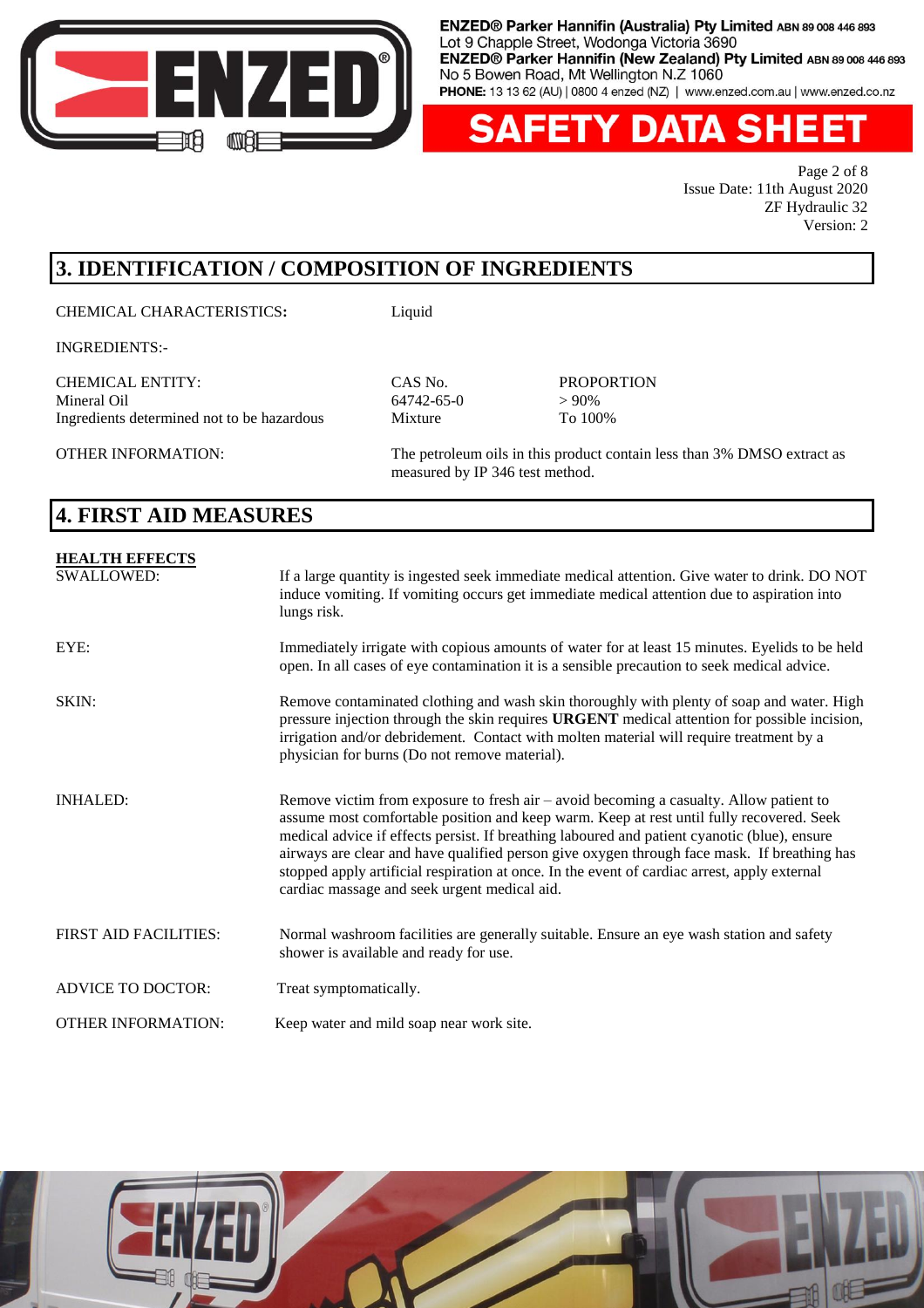

**FETY DATA SHEET** 

Page 3 of 8 Issue Date: 11th August 2020 ZF Hydraulic 32 Version: 2

# **5. FIRE FIGHTING MEASURES**

#### **FIRE/EXPLOSION HAZARD**

| <b>HAZARDS OF USE/STORAGE:</b>       | Product is a C2 combustible liquid according to AS 1940. This product is<br>combustible if preheated.                                                                                                      |
|--------------------------------------|------------------------------------------------------------------------------------------------------------------------------------------------------------------------------------------------------------|
| HAZARDS FROM COMBUSTION PRODUCTS:    | Combustion products may include: oxides of carbon, nitrogen and sulphur, a<br>complex mixture of airborne unidentified organic and inorganic solid and<br>liquid particulates.                             |
| FIRE-FIGHTING RECOMMENDATIONS:       | If safe to so, remove containers from path of fire. Keep storage tanks,<br>pipelines, containers, fire exposed surfaces, etc. cool with water spray.<br>Avoid spreading liquid and fire by water flooding. |
| PRECAUTION:                          | Water may cause splattering.                                                                                                                                                                               |
| <b>SUITABLE EXTINGUISHING MEDIA:</b> | Use foam, carbon dioxide or dry chemical.                                                                                                                                                                  |
| <b>PROTECTIVE MEASURES:</b>          | Fire fighters should wear self-contained breathing apparatus if risk of<br>exposure to products of combustion.                                                                                             |
| <b>REACTIVITY:</b>                   | May react with strong oxidising agents.                                                                                                                                                                    |

## **6. ACCIDENTAL RELEASE MEASURES**

SPILLS & DISPOSAL: Slippery when spilt. Avoid accidents, clean up immediately.

CLEAN-UP PROCEDURE - SMALL SPILLS (20L or less): Absorb or contain liquid with sand, earth or spill control material. Shovel up using non-sparking tools and place in a sound labelled sealable container for subsequent safe disposal. Place leaking containers in a sound labelled drum. Scrub contaminated surfaces with detergent solution. Retain washings as contaminated waste.

CLEAN-UP PROCEDURES - LARGE SPILLS (Greater than 20L): Transfer to a sound labelled, sealable container for product recovery or safe disposal. Treat residues as for small spills.

PERSONAL PRECAUTIONS: Extinguish naked flames. Remove ignition sources. No smoking. Avoid sparks. Take precautionary measures against static discharges. Avoid contact with skin, eyes and clothing. Evacuate the area of non-essential personnel. Shut off leaks, if possible without personal risk. Do not breathe vapours. Ventilate contaminated area thoroughly. Dispose of according to local regulations.

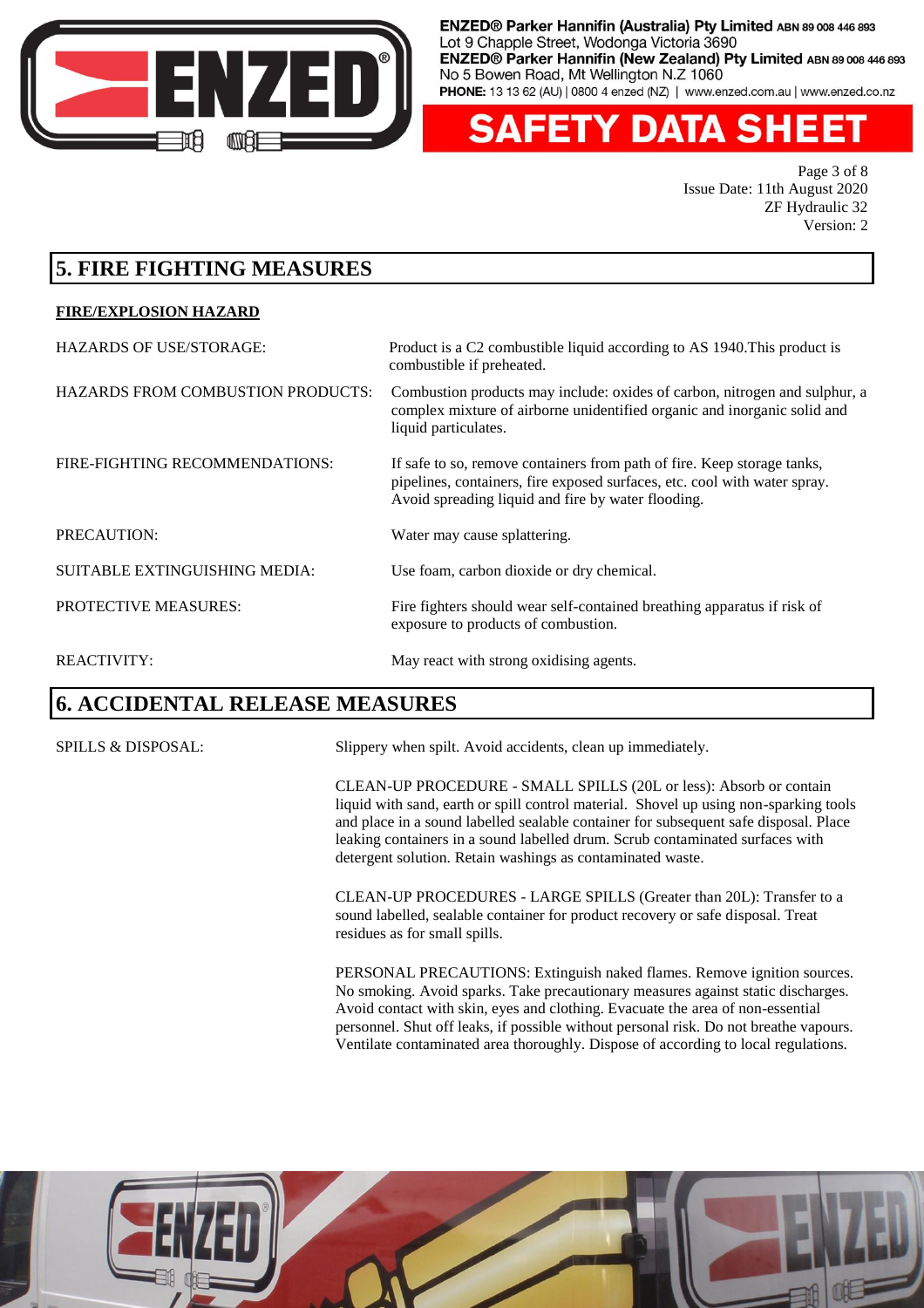

**FETY DATA SHEET** 

Page 4 of 8 Issue Date: 11th August 2020 ZF Hydraulic 32 Version: 2

#### **6. ACCIDENTAL RELEASE MEASURES (CONT)**

OTHER INFORMATION: PROCEDURES IN CASES OF LEAKAGE OR BREAKAGE: Stop the source of the leak or release and contain spill if possible. Ventilate area. Use respirator and protective clothing outlined in this MSDS. Cover spill with inert absorbent earth. Use a stiff brush to mix thoroughly. Sweep up and place in a sound labelled disposable container. Scrub contaminated area with detergent and water using a stiff brush. Pick up liquid with additional absorbent material and place in a sound labelled disposable container. Prevent contamination of groundwater or surface water.

# **7. HANDLING AND STORAGE**

| PRECAUTIONS FOR SAFE HANDLING:  | When handling product in drums, safety footwear should be worn and proper<br>handling equipment should be used. Prevent spillages. Ensure the appropriate<br>personal protective equipment is used when handling this product. Ensure high level<br>of personal hygiene is maintained when using this product. That is, always wash<br>hands before eating, drinking smoking or using the toilet. |
|---------------------------------|---------------------------------------------------------------------------------------------------------------------------------------------------------------------------------------------------------------------------------------------------------------------------------------------------------------------------------------------------------------------------------------------------|
| <b>SAFE STORAGE CONDITIONS:</b> | Keep containers closed at all times. Store in a cool place out of direct sunlight. Store<br>away from oxidising agents. Check containers regularly for leaks.                                                                                                                                                                                                                                     |
| <b>CORROSIVENESS:</b>           | Not corrosive.                                                                                                                                                                                                                                                                                                                                                                                    |
| <b>STORAGE REGULATIONS:</b>     | Store in a well ventilated place away from ignition sources, oxidising agents,<br>foodstuffs and clothing.<br>Keep containers closed when not in use.<br>Refer to AS 1940 – The Storage and Handling of Flammable Liquids, and NOHSC:<br>1015 – National Standard for Storage and Handling of Workplace Dangerous Goods<br>for further information.                                               |

## **8. EXPOSURE CONTROLS / PERSONAL PROTECTION**

| NATIONAL EXPOSURE STANDARDS: | No exposure standard has been established for this product. NOHSC Exposure<br>Standard: Oil mists – time weighted average (TWA) $5 \text{ mg/m}^3$ is recommended.                                                                                                                                                                                                                |
|------------------------------|-----------------------------------------------------------------------------------------------------------------------------------------------------------------------------------------------------------------------------------------------------------------------------------------------------------------------------------------------------------------------------------|
| OTHER EXPOSURE INFORMATION:  | Exposure Standard means the average concentration of a particular substance in the<br>worker's breathing zone, exposure to which, according to current knowledge, should<br>not cause adverse health effects nor cause undue discomfort to nearly all workers. It<br>can be of three forms; time-weighted average (TWA), peak limitation, or short term<br>exposure limit (STEL). |
| <b>ENGINEERING CONTROLS:</b> | Maintain concentration below recommended exposure limit. Special ventilation is<br>not normally required. However, in the operation of certain equipment or at elevated<br>temperatures mists or vapour may be generated and localised exhaust ventilation<br>should be provided to maintain airborne concentration levels below the exposure                                     |



standard or the Manufacturer's recommended exposure standard.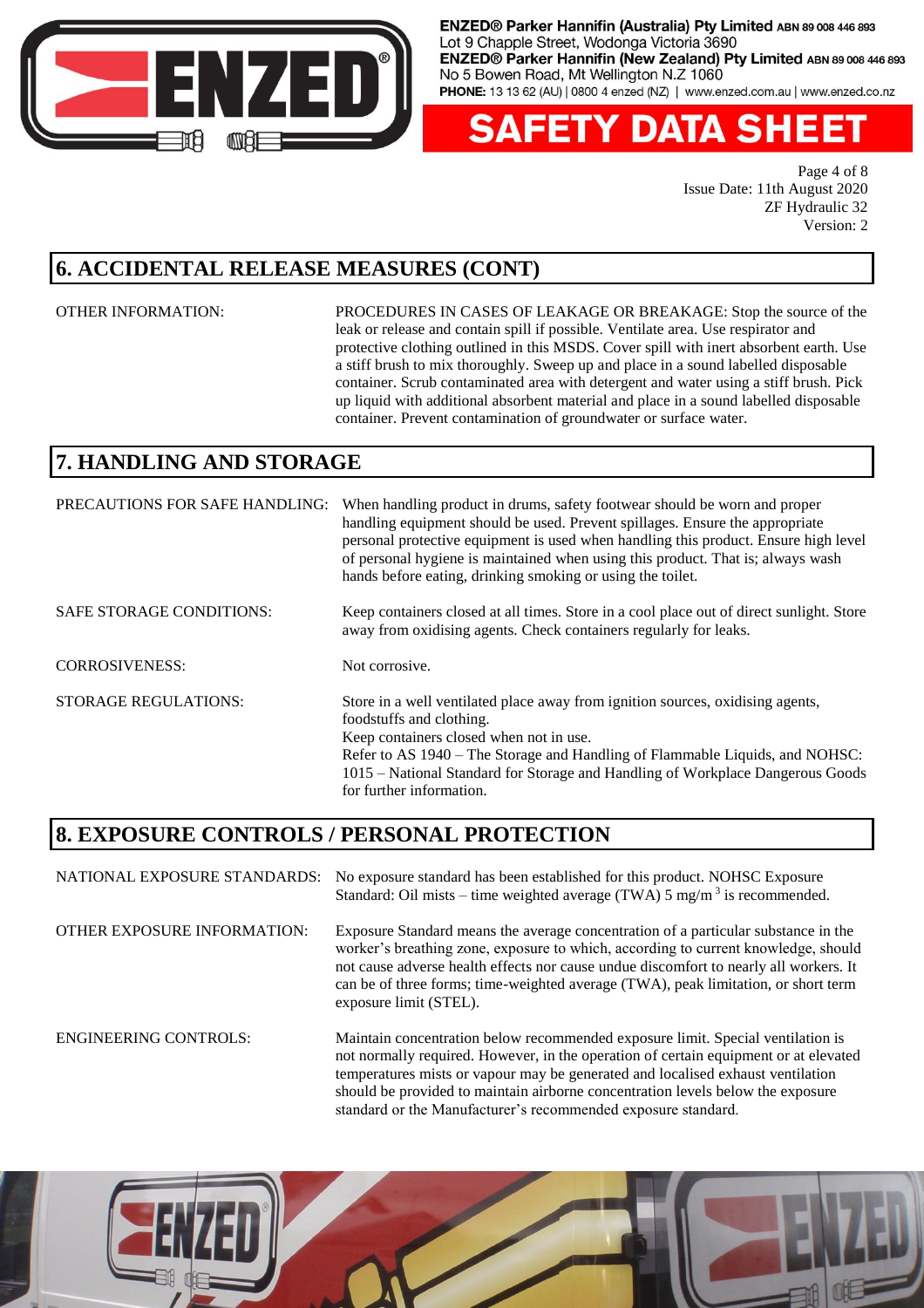

'Y DATA SH Δ 13 S I Е EI

> Page 5 of 8 Issue Date: 11th August 2020 ZF Hydraulic 32 Version: 2

#### **8. EXPOSURE CONTROLS / PERSONAL PROTECTION (CONT)**

| <b>RESPIRATORY PROTECTION:</b> | A respirator is not normally required. Airborne concentrations should be kept at<br>lowest level possible. If vapours, mists or dusts are generated and the recommended<br>exposure limit for the product is exceeded, use appropriate AS/NZS 1715/1716<br>approved half-face filter respirator suitable for organic vapours or air supplied<br>respirator are worn. Air supplied respirators should always be worn when the<br>airborne concentration of the contaminant or the oxygen content of the air is<br>unknown |
|--------------------------------|--------------------------------------------------------------------------------------------------------------------------------------------------------------------------------------------------------------------------------------------------------------------------------------------------------------------------------------------------------------------------------------------------------------------------------------------------------------------------------------------------------------------------|
| <b>EYE PROTECTION:</b>         | Safety glasses, goggles or face shield as appropriate.                                                                                                                                                                                                                                                                                                                                                                                                                                                                   |
| <b>HAND PROTECTION:</b>        | PVC gloves.                                                                                                                                                                                                                                                                                                                                                                                                                                                                                                              |
| <b>FOOTWEAR:</b>               | Enclosed footwear.                                                                                                                                                                                                                                                                                                                                                                                                                                                                                                       |
| <b>BODY PROTECTION:</b>        | Overalls or similar protective apparel.                                                                                                                                                                                                                                                                                                                                                                                                                                                                                  |
| <b>HYGIENE MEASURES:</b>       | Always wash hands before eating, drinking, smoking or using the toilet. If<br>contamination occurs, change clothing. Launder contaminated clothing before reuse.<br>Discard internally contaminated gloves.                                                                                                                                                                                                                                                                                                              |
| SPECIAL PROTECTIVE MEASURES:   | The product will not burn unless preheated. Isolate from sources of heat, naked<br>flames or sparks.                                                                                                                                                                                                                                                                                                                                                                                                                     |

## **9. PHYSICAL AND CHEMICAL PROPERTIES**

| FORM:                               | Liquid                                      |
|-------------------------------------|---------------------------------------------|
| APPEARANCE:                         | Clear and bright liquid.                    |
| COLOUR:                             | Clear amber/brown                           |
| <b>ODOUR:</b>                       | Mild                                        |
| <b>MELTING POINT:</b>               | Less than $0^{\circ}$ C                     |
| <b>BOILING POINT:</b>               | Greater than 300°C                          |
| DENSITY @ $15^{\circ}C$ (kg/L):     | 0.872 typical                               |
| FLASHPOINT (ASTM D-93), Closed Cup: | $>150^{\circ}$ C                            |
| FLAMMABILITY LIMITS -LOWER:         | Approximately 1.5%                          |
| FLAMMABILITY LIMITS - UPPER:        | Approximately 6.0%                          |
| FLAMMABILITY:                       | Combustible Liquid C2 according to AS 1940. |

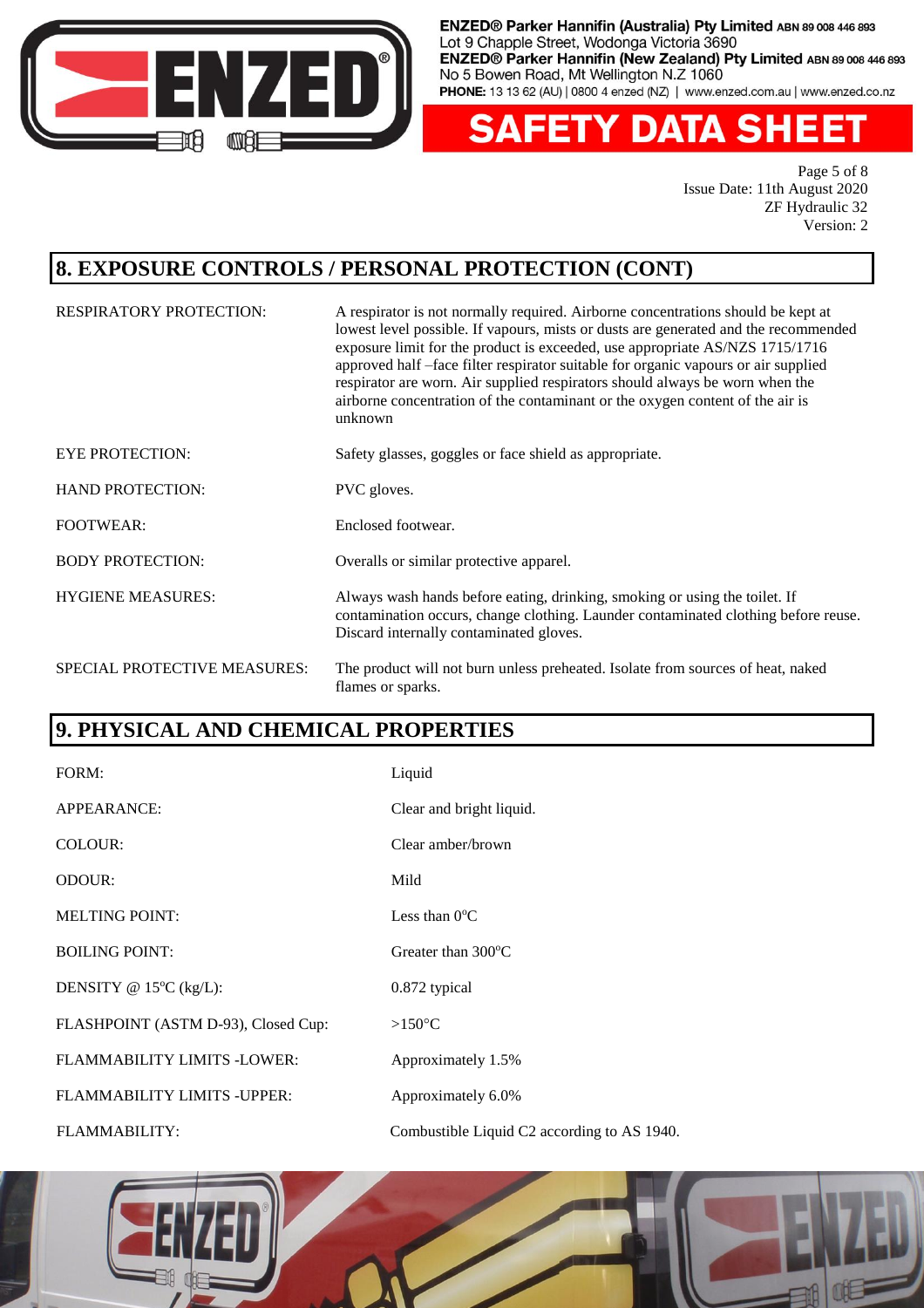

ETY DATA SHE

Page 6 of 8 Issue Date: 11th August 2020 ZF Hydraulic 32 Version: 2

# **9. PHYSICAL AND CHEMICAL PROPERTIES (CONT)**

| <b>SOLUBILITY IN WATER:</b>                | Not soluble.                                                                |
|--------------------------------------------|-----------------------------------------------------------------------------|
| <b>SOLUBILITY IN ORGANIC SOLVENTS:</b>     | Soluble in petroleum solvents.                                              |
| <b>VAPOUR PRESSURE:</b>                    | Less than $0.1$ kPa                                                         |
| VAPOUR DENSITY $(Air = 1)$ :               | Greater than 2.0                                                            |
| VISCOSITY @ 40 $^0C$ (mm <sup>2</sup> /s): | Approximately 32                                                            |
| <b>EVAPORATION RATE:</b>                   | Less than 1 (n-butyl acetate $= 1$ )                                        |
| AUTO-IGNITION TEMPERATURE:                 | Greater than $250^{\circ}$ C                                                |
| <b>EXPLOSION PROPERTIES:</b>               | Not considered an explosion risk under normal conditions of use.            |
| <b>OTHER INFORMATION:</b>                  | These physical data and other properties do not constitute a specification. |

# **10. STABILITY AND REACTIVITY**

| CHEMICAL STABILITY:         | Stable under normal conditions of use.                           |
|-----------------------------|------------------------------------------------------------------|
| <b>CONDITIONS TO AVOID:</b> | Heat, direct sunlight, open flames or other sources of ignition. |
| INCOMPATIBLE MATERIALS:     | Strong oxidising agents.                                         |
| <b>HAZARDOUS REACTIONS:</b> | Will react with strong oxidising agents.                         |
| HAZARDOUS POLYMERISTION:    | Will not occur.                                                  |

# **11. TOXICOLOGICAL INFORMATION**

TOXICOLOGY INFORMATION: This product contains petroleum base oils, which may be refined by various processes including severe solvent extraction, hydro cracking and hydro treating. These oils have not been listed in the U.S. National Toxicology Program (NTP) Annual Report nor have they been classified by the International Agency for Research on Cancer (IARC) as carcinogenic or probably carcinogenic to humans. Oral LD50 ({UDO1}) :{ UDO2} mg/kg. INHALATION: Inhalation of mists or aerosols can produce respiratory irritation. INGESTION: May cause mild irritation of the mouth, throat and stomach with nausea and mild diarrhoea. Large amounts can cause vomiting which can lead to aspiration of vomited material into the lungs.

SKIN: Will have a de-fatting effect on the skin. Contact with skin may result in irritation.

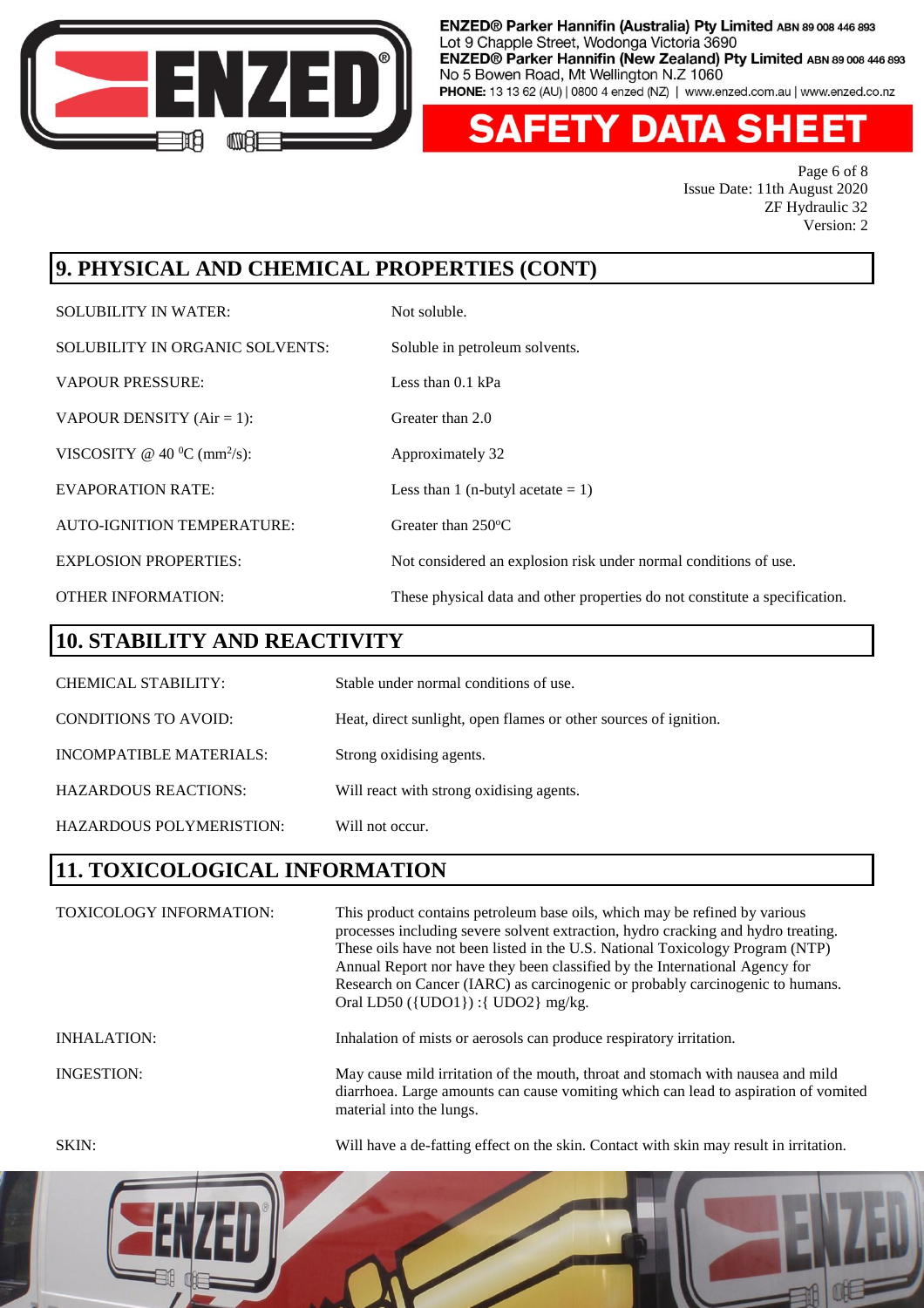

**FETY DATA SHE** 

Page 7 of 8 Issue Date: 11th August 2020 ZF Hydraulic 32 Version: 2

# **11. TOXICOLOGICAL INFORMATION (CONT)**

EYE: May cause watering of eyes.

#### REPRODUCTIVE TOXICITY: This product contains small amounts of para-dodecylphenol. Rats when given high, repeated daily doses by oral intubation experienced adverse reproductive effects. The relevance of these effects to humans is uncertain.

CHRONIC EFFECTS: Prolonged or repeated exposure may result in irritation, with the possibility of dermatitis.

# MUTAGENICITY: Mutagenic effects not known.

CARCINOGENICITY: Product is not a known carcinogen.

# **12. ECOLOGICAL INFORMATION**

ECOLOGICAL INFORMATION: Leaching and penetration through soils is generally regarded as resulting in long-term persistence. Fresh or used product may be harmful to aquatic life. Do not allow material to enter drains or watercourses.

# **13. DISPOSAL CONSIDERATIONS**

DISPOSAL CONSIDERATIONS: Dispose of according to federal, E.P.A. and state regulations.

## **14. TRANSPORT INFORMATION**

TRANSPORT INFORMATION: Not classified as a Dangerous Good according to the Australian Code for the Transport of Dangerous Goods by Road and Rail.

## **15. REGULATORY INFORMATION**

- POISON SCHEDULE: Not scheduled.
- PACKING & LABELLING: No special packaging or labelling requirements.
- AUSTRALIAN INVENTORY STATUS: All components are listed or exempted.